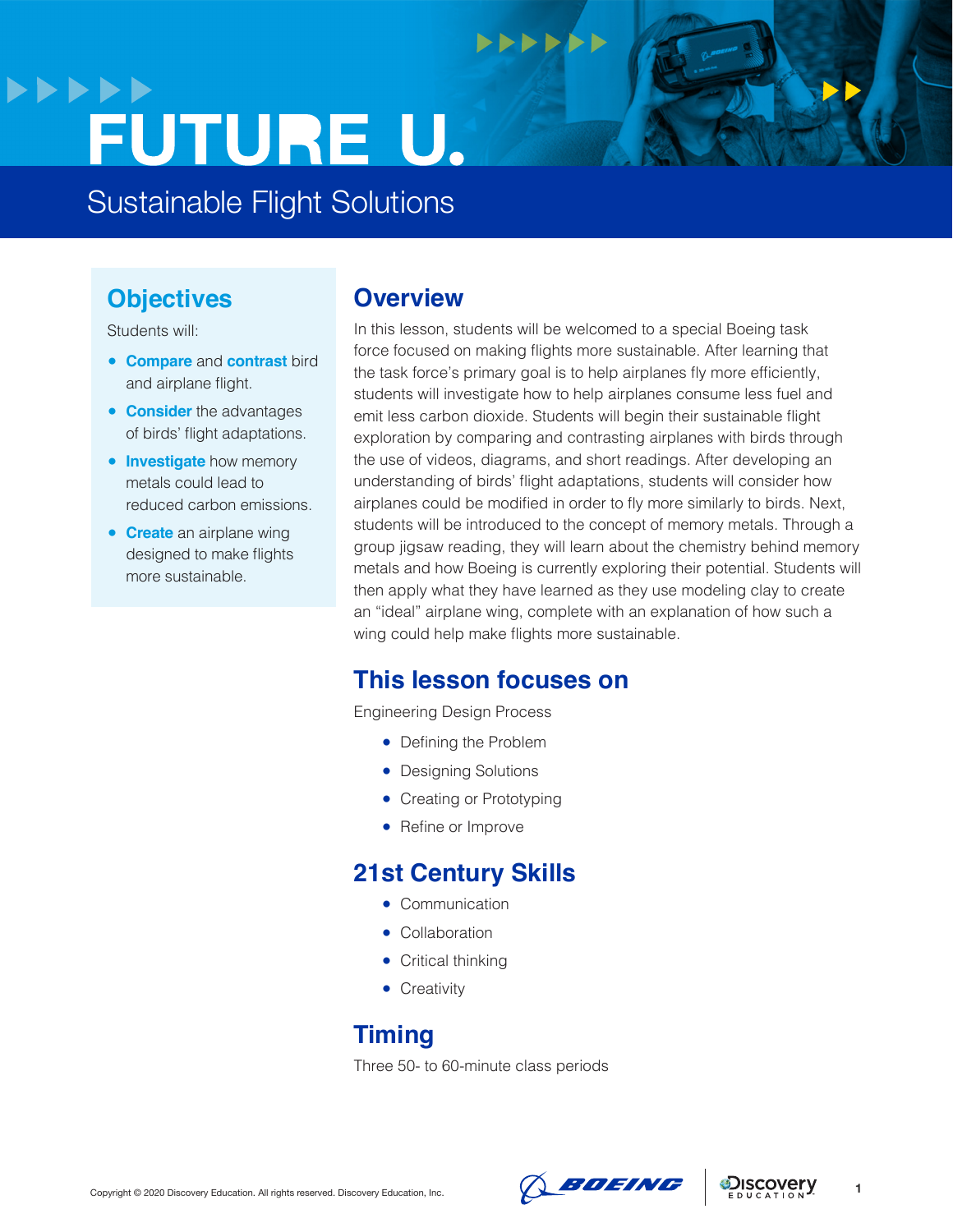### **Materials**

#### **DAY 1**

- Devices with Internet access, at least enough for half the class
- Elements of Flight handout, one per student
- Flight Analysis handout, one per student

#### **DAY 2**

- Devices with Internet access, at least enough for half the class
- Student work from Day 1
- Highlighters (at least two different colors), two colors per student
- Shape Memory Metals Jigsaw handout, one per student

#### **DAY 3**

- Student work from Days 1 and 2
- Modeling clay (roughly a palm-sized ball), for half the class
- Sustainable Flight Solutions handout, for half the class
- Wing Labels, one table for half the class
- Scissors, enough for half the class
- Tape, enough for half the class
- Toothpicks, about 300

### **Have you ever wondered**

#### **What is biomimicry?**

According to the Smithsonian Science Education Center, biomimicry is "the imitation of designs and processes found in nature. It asks how humans can benefit from mimicking the intricate and graceful systems displayed by life forms all over the world." Biomimicry is based on the premise that because organisms have been evolving for billions of years, many have already developed optimal solutions to living on Earth. Therefore, it makes sense that scientists, engineers, and inventors would look to the natural world as they try to design sustainable solutions! From examining processes such as birds' flight, underwater signals sent by dolphins, or how fish swim, humans are able to learn from evolution and imitate nature as we create better and more sustainable systems and designs.<sup>1</sup>

#### **What are memory metals?**

Memory metals—also called shape memory alloys—are mixtures of two or more metals that are able to shift form and then return to their original shape. Shape memory alloys have two different states: austenite and martensite. When shape memory alloys are in lower temperatures, they take the form of martensite, which means the metal becomes softer, easier to shape, and more like plastic. When its temperature increases, the metal changes into austenite—or a harder material that is difficult to mold or deform. These alloys are called memory metals because they remember their original form and return to this form when temperatures raise.<sup>2</sup>





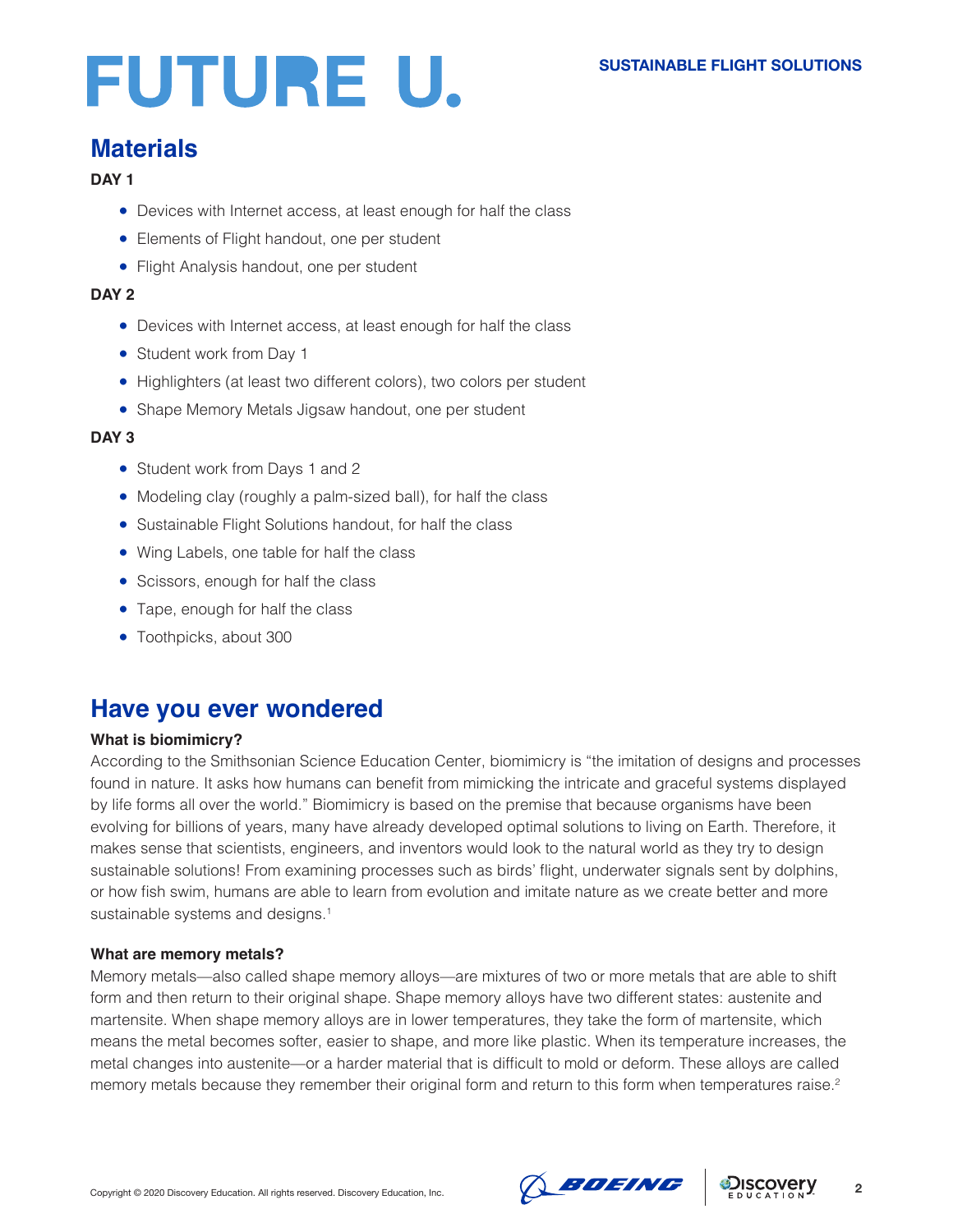## **Make Connections**

#### **How does this connect to students?**

Students will be entering college and the work force at a critical moment. Today, greenhouse gas emissions are at their highest level on record, and human systems must be transformed to ensure that the Earth's temperature doesn't rise past an additional 2°C. To limit global warming to 1.5°C, the United Nations warns that global carbon emissions need to fall by 45 percent by 2030 from 2010 levels.3 In order to achieve this, the world's transportation, energy, food, agriculture, forestry, and industry systems must all do everything they can to lower their emissions.

By helping students become aware of the impact of our current systems, we can guide them in understanding the importance of learning from nature. This will not only help students begin to protect the environment in small ways today but will help them approach their future field with an understanding of the importance of controlling our carbon footprint and living sustainably.

#### **How does this connect to careers?**

#### **Aerospace engineer:**

Aerospace engineers design aircraft, spacecraft, and satellites. These engineers have many standards and goals that their designs must meet, and sustainability is one of them.

**Environmental, health, and safety engineer:** These engineers monitor the impact that humans have on the environment and protect the health and safety of humans. To do this, they evaluate exisiting systems and develop new processes to ensure that the environment and humans coexist as optimally as possible.

#### **Environmental scientist:**

Environmental scientists study natural science, including the effects of human activity on ecosystems. They can advise companies, industries, and policy makers in making informed environmental decisions.

#### **How does this connect to our world?**

Climate change is affecting every country and every continent. As the United Nations states, "It is disrupting national economies and affecting lives, costing people, communities and countries dearly today and even more tomorrow."3

In 2015, countries around the world collaborated to develop the UN's 17 Sustainable Development Goals (SDGs) that aim to reduce extreme poverty, reduce resource inequalities, and combat the threat of climate change by 2030.

While many of the goals relate to climate change, SDG 13 combats it directly. Its overarching goal is to: "Take urgent action to combat climate change and its impacts."

If governments and individuals around the world don't collaborate to take action and our Earth's temperature increase is beyond 2°C, every ecosystem will be affected. Citizens around the world therefore need to unite in making changes—both big and small—to reduce consumption, increase our energy efficiency, and swap our fossil fuel use with cleaner energy alternatives.

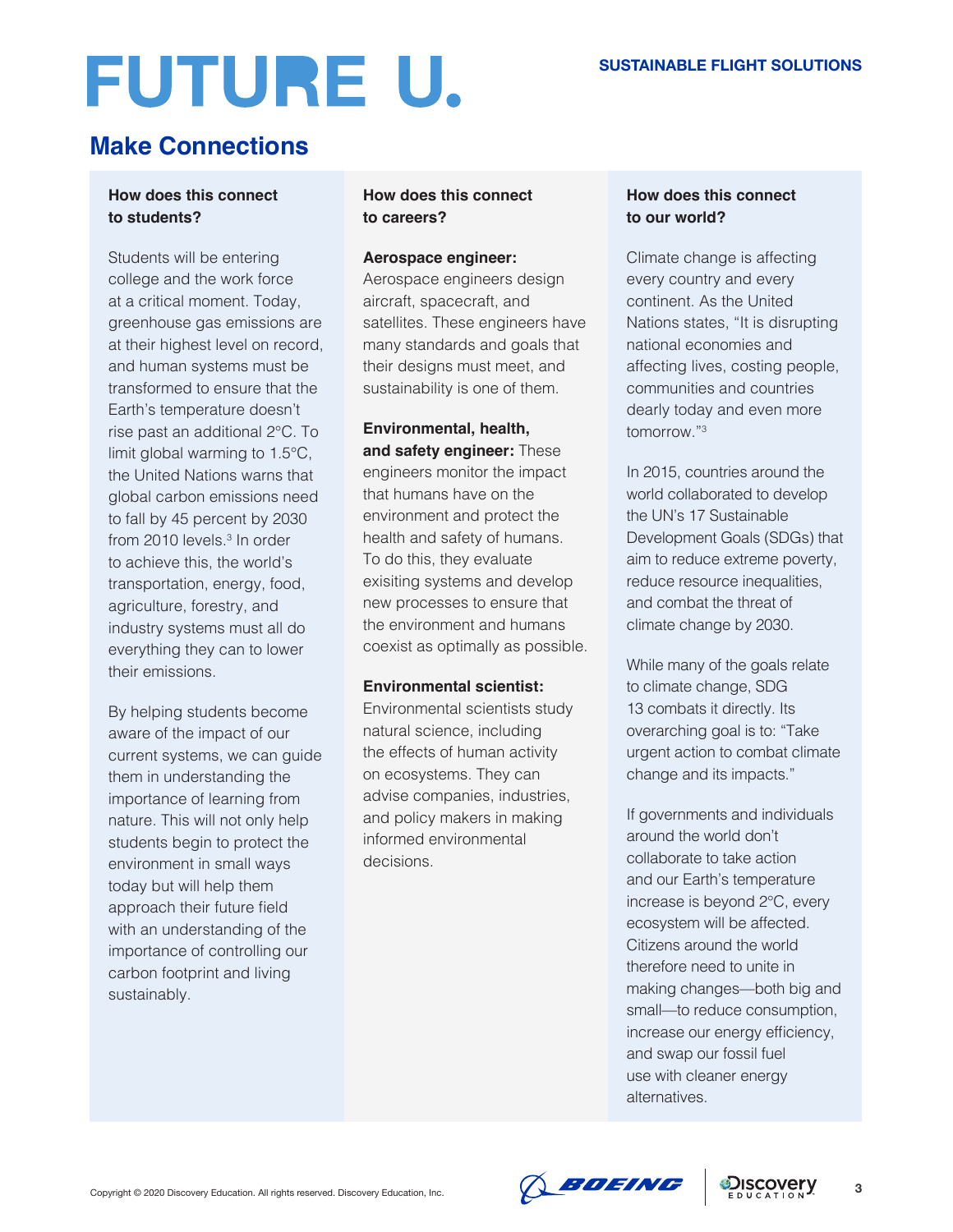#### **Sources**

- 1 "Five Things To Know About Biomimicry." Smithsonian Science Education Center. ssec.si.edu/stemvisions-blog/five-things-know-aboutbiomimicry.
- 2 "Shape Memory Metals. Explain that Stuff!" explainthatstuff.com/how-shape-memory-works.html.
- 3 "Climate Action: Why it Matters." United Nations Sustainable Development Goals. un.org/sustainabledevelopment/wp-content/ uploads/2017/07/13.pdf.

## **Blueprint for Discovery**

**Instructor Prep:** If needed, you may use this [resource](https://www.nasa.gov/pdf/551276main_TeachersHandbk-Exp.pdf) to further familiarize yourself with the forces of flight before beginning this lesson. It may also be helpful to have a digital or paper copy available during the sessions to help with student questions as they arise.

#### **DAY 1**

- **1.** Begin by challenging students to see what they know about carbon emissions and climate change.
	- First ask: What are carbon emissions?
		- After calling on several students to answer, be sure the class understands that the process of using fossil fuels such as oil, natural gas, and coal, releases carbon dioxide into the atmosphere. Carbon dioxide is a greenhouse gas that traps heat around the Earth and contributes to global warming.
	- Then ask students: What activities and industries contribute to carbon emissions?
		- Accept answers such as electricity, heating, manufacturing industries, transportation, etc.
	- Finally, encourage all students to hold up fingers or hands to guess: If you think about all of the carbon emissions produced around the world, what percentage would you guess is created by the aviation industry?
		- Wrap up by explaining that the aviation industry contributes to about 2 percent of carbon dioxide emissions. Explain that the majority of these emissions come from flights that are over 900 miles in length—so there often aren't other practical modes of transportation!
- **2.** Tell the class that, to combat this percentage, Boeing is starting a special task force focused on making flights more sustainable. Today, each student will join this group. Explain that this task force's primary focus will be to investigate how to help airplanes fly more easily. When planes fly more easily, they consume less fuel, which in turn emits less carbon dioxide. To kick off this investigation, the task force will first study something that has already been flying sustainably for millions of years: birds!
- **3.** Pass out one Elements of Flight handout and one Flight Analysis handout to each student. Bring students' attention to the Elements of Flight handout first. Explain that students are about to explore how birds and airplanes are able to fly. Read through the flight element categories and ensure students understand the information they will be looking for.
- **4.** Then bring students' attention to the Flight Analysis handout and explain that this page outlines the sources students will use to complete their research. Explain that students do not have to access the articles, videos, and diagrams in the order they appear on the sheet. While students *must* view all sources, they may find it helpful to jump between them. For instance, it could be helpful to have the airplane diagram open in one tab while they read about how airplanes work in another tab, so they can toggle back and forth.



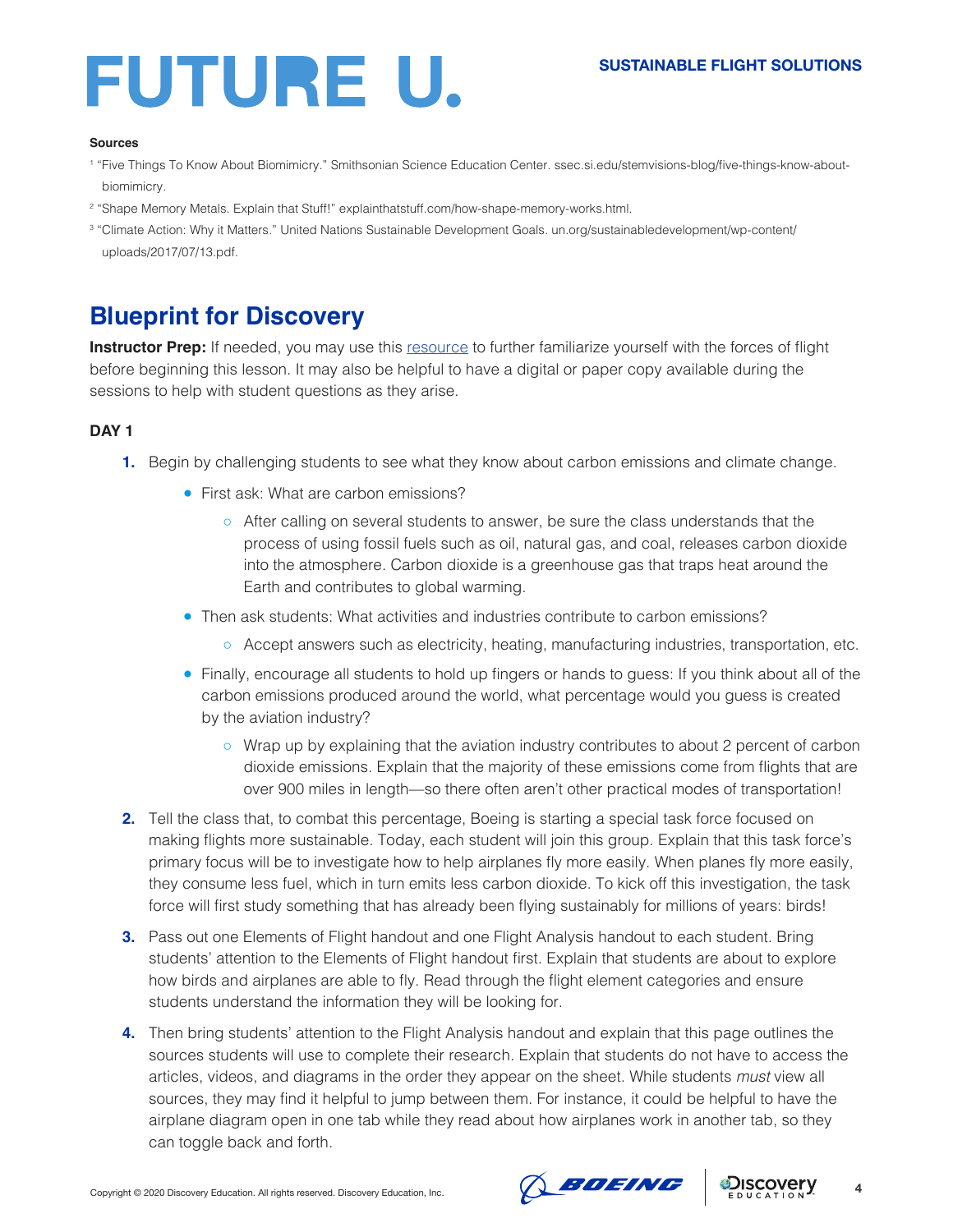- **5.** Finally, instruct students to find a partner and grab a device. They should then spend the rest of the class session completing their research!
- **6.** Rotate around the classroom as students work, and answer questions as needed. As the class period winds down, give a 10-minute and a 5-minute warning. At the end of the session, either collect the students' handouts or instruct them to store their work in a safe place until the following class session.

#### **DAY 2**

- **1.** Begin by welcoming students to the second day of the sustainable flight task force. Then either pass back the students' Flight Analysis handouts or instruct the class to take them out from safekeeping. Distribute two different color highlighters to each student.
- **2.** Instruct students to find their taskforce partner from the previous session, review their Flight Analysis handout notes, and compare and contrast how birds and airplanes fly. Students should highlight key differences in one color and similarities in another color. Allow pairs about five minutes to review and highlight their flight analysis notes.
- **3.** Then bring the class back together and recap with the following questions:
	- What key elements help an airplane fly?
	- What adaptations do birds have that enable them to fly?
	- Explain: Biomimicry is when humans learn from (or mimic) nature in order to solve design problems. Then ask: How could airplanes be changed so they fly more similarly to birds?
	- Could these changes help flights use less fuel and emit less carbon dioxide? Why or why not?
- **4.** Explain that students are going to explore one possible way to help airplanes fly more like birds: memory metals. Distribute one Memory Metals Jigsaw handout to each student.
- **5.** Explain that student pairs will be assigned one of the three articles included on the handout, and they will read the article together to answer the handout's question. Assign one-third of the pairs Reading #1, one-third of the pairs Reading #2, and one-third of the pairs Reading #3. Explain that pairs will have about 15 minutes to access the article using their device and answer the question provided. Be sure students understand that both partners must record notes on their own handouts.
- **6.** Once the reading is complete, reassemble the class and form new groups of three or four students. Be sure that each group has at least one person who read each article. Then bring students' attention to Box #4. Read the directions aloud, and encourage the new groups to share what they have learned from their articles with each other and then discuss the final question.
- **7.** When about 10 minutes have passed or the discussions are complete, encourage groups to share their answer to: How could memory metals help airplanes fly more easily?
- **8.** Explain that during the next class session students will be applying what they have learned as they provide a recommendation for a new airplane wing! Then, either collect the students' work or instruct them to store it in a safe place until the following session.

#### **DAY 3**

- **1.** Begin class by instructing students to find their task force partner, and either pass back the students' work or ask them to take it out from safekeeping.
- **2.** Then explain that each pair will now apply what they have learned over the last two sessions to



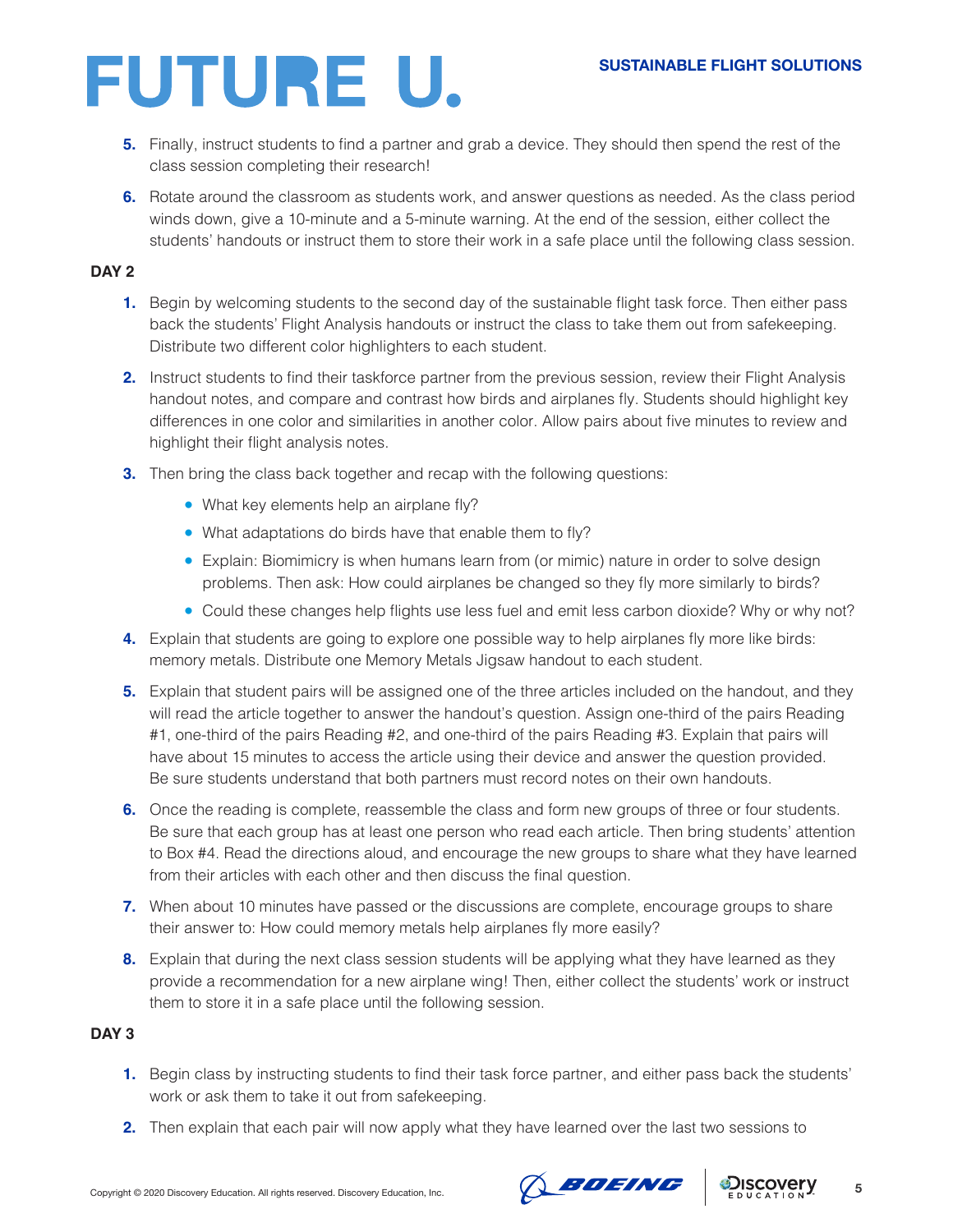develop a recommendation on how Boeing could design their airplane wings in order to help it fly more efficiently and reduce carbon emissions.

- **3.** Distribute one Sustainable Flight Solutions handout, one piece of modeling clay, and one Wing Label table to each pair. Read through the handout's instructions together, and show students where they can find the toothpicks, scissors, and tape. Once you answer any questions, deduct about 10 minutes from the end of the class session and tell students that they will have this amount of time to complete each step on this handout.
- **4.** Provide students with timing alerts throughout the session. When there are 15 minutes left in class, ask students to begin cleaning up and prepare to put their airplane wing on display.
- **5.** When there are 10 minutes left in the class session, instruct the pairs to display their wings and explanations on desks around the classroom.
- **6.** Ask students to quietly walk around the room and observe the wing designs that their peers created. As they do, encourage them to look for similarities and differences across the designs.
- **7.** Then bring the class back together as you wrap up the session. Encourage them to think about the varied wing designs that they just viewed, and conclude with a final discussion question: How could incorporating biomimicry and memory metals into aviation wing design help us make airplane flights more environmentally-friendly?
- **8.** Finally, thank students for their research, analysis, and innovation. Remind students of the importance of collaborating to build a sustainable future, and explain that many kinds of engineers, technicians, scientists, and technologists work together at Boeing to find innovative solutions around the world that improve environmental performance. Encourage students to explore careers in sustainability and the environment as they begin to consider their own futures and the future of our planet.

## **Extend**

Students can continue exploring biomimicry through the lens of other modes of transportation. As they investigate the design of boats, trains, cars, etc., they can consider what they can learn from nature and then redesign these modes of transportation to be more sustainable.



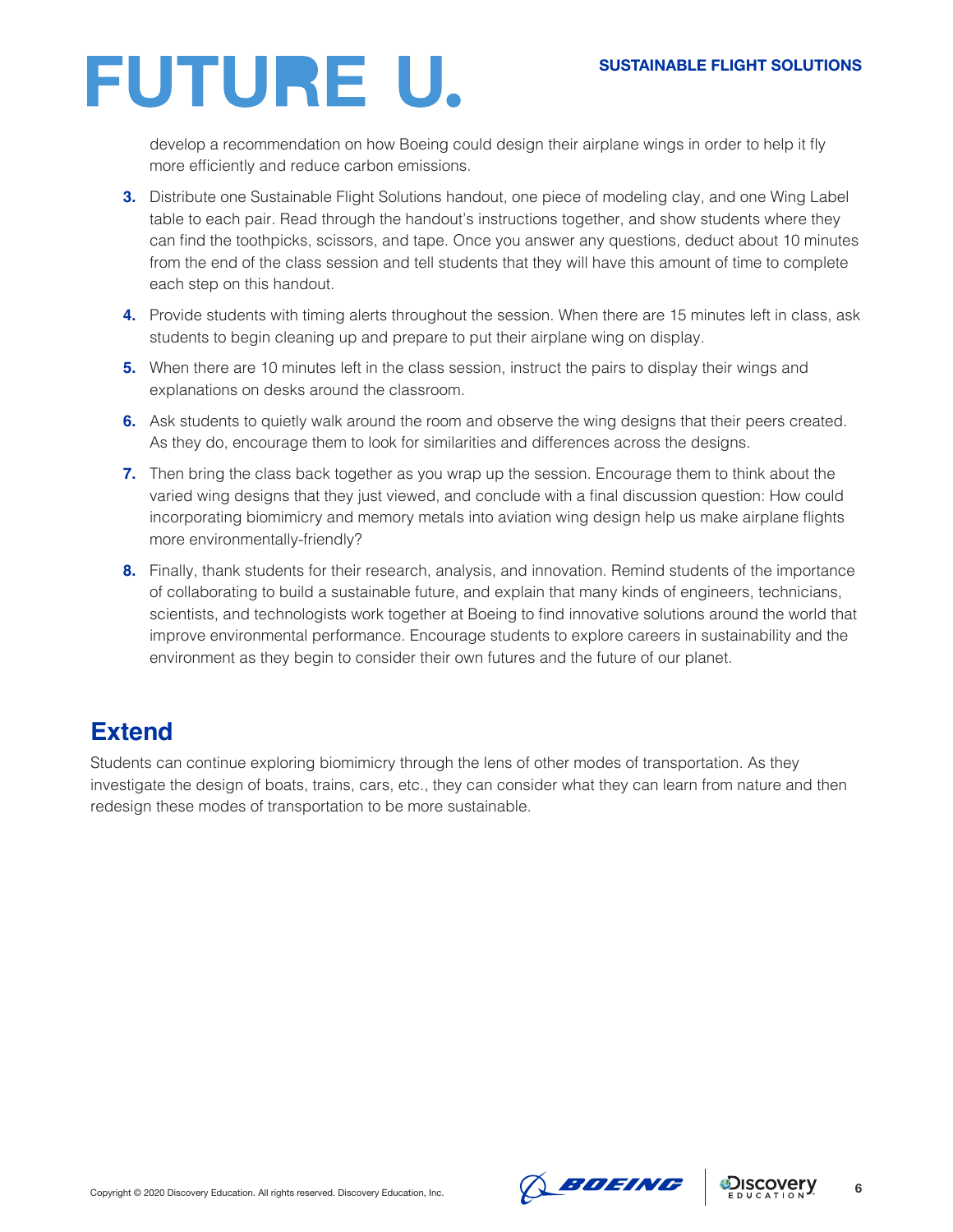## **National Standards**

#### **Next Generation Science Standards**

Earth and Human Activity:

• MS-ESS3-3: Apply scientific principles to design a method for monitoring and minimizing a human impact on the environment.

Engineering Design:

• MS-ETS1-1: Define the criteria and constraints of a design problem with sufficient precision to ensure a successful solution, taking into account relevant scientific principles and potential impacts on people and the natural environment that may limit possible solutions.

#### **Common Core English Language Arts Standards**

Reading:

• CCRA.R.1: Read closely to determine what the text says explicitly and to make logical inferences from it; cite specific textual evidence when writing or speaking to support conclusions drawn from the text.

Writing:

• CCRA.W.4: Produce clear and coherent writing in which the development, organization, and style are appropriate to task, purpose, and audience.

Speaking and Listening:

- CCRA.SL.1: Prepare for and participate effectively in a range of conversations and collaborations with diverse partners, building on others' ideas and expressing their own clearly and persuasively.
- CCRA.SL.2: Integrate and evaluate information presented in diverse media and formats, including visually, quantitatively, and orally.



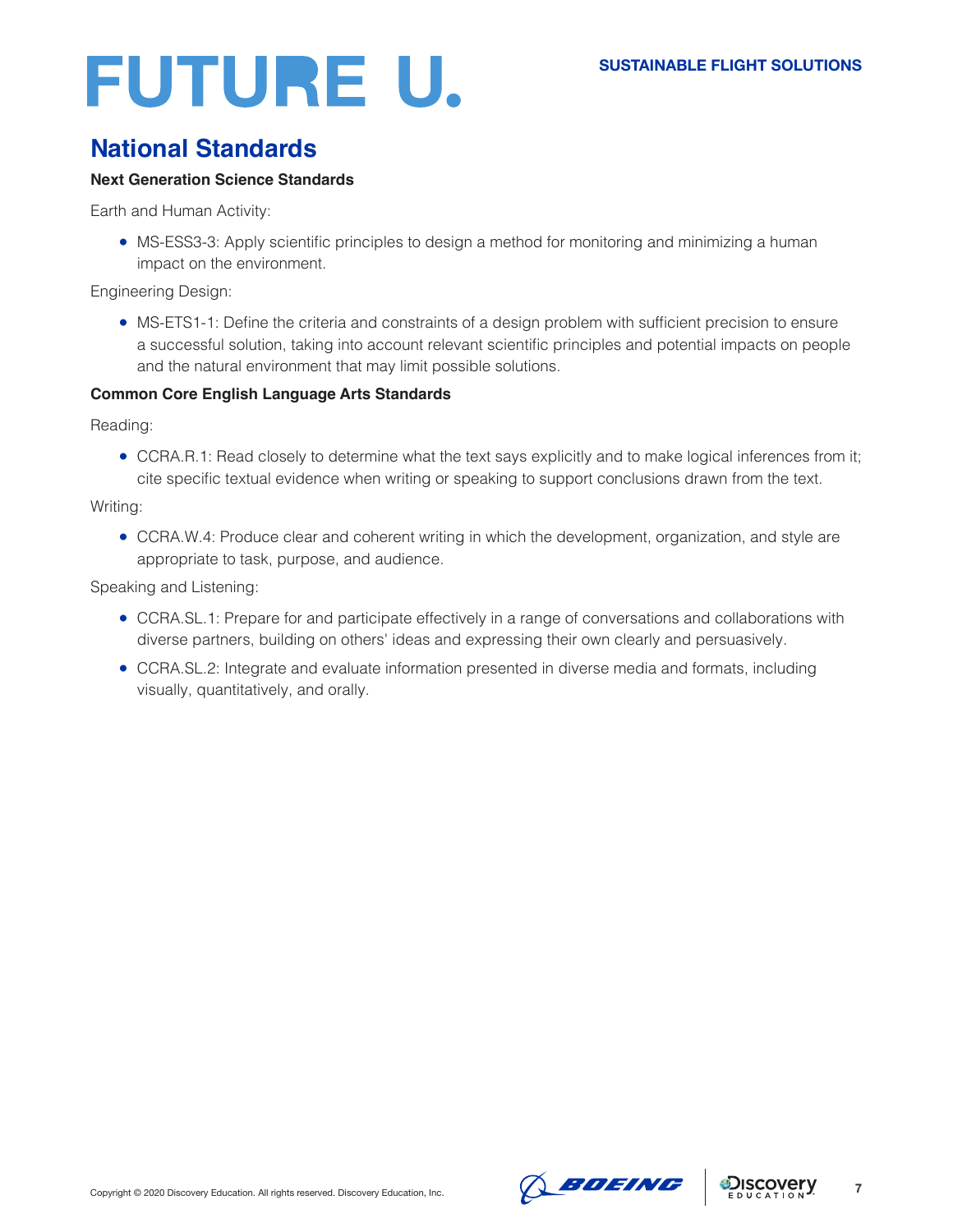## **Elements of Flight handout**

| <b>Elements of Flight</b>                                                                                                                                                                                                                                                                             | <b>Birds</b>                                | <b>Airplanes</b>                             |
|-------------------------------------------------------------------------------------------------------------------------------------------------------------------------------------------------------------------------------------------------------------------------------------------------------|---------------------------------------------|----------------------------------------------|
| Lift: the force that causes a<br>flying object to rise into the air<br>and stay there. The lift must<br>overcome the weight of the<br>flying object and the downward<br>force of gravity!                                                                                                             | How do birds get the lift<br>needed to fly? | How do planes get the lift<br>needed to fly? |
| <b>Thrust:</b> the force that moves<br>a flying object through the air.<br>Thrust must overcome drag<br>(air resistance) in order for the<br>object to fly.                                                                                                                                           | How do birds create thrust?                 | How do planes create thrust?                 |
| <b>Glide:</b> A flying object can<br>glide when its wings push air<br>downwards-without flapping<br>them or having thrust from<br>another source. While lift can<br>help hold the flying object in<br>the air as it glides for a period<br>of time, drag and gravity will<br>eventually pull it down. | Can birds glide?                            | Can airplanes glide?                         |
| What else helps birds<br>and/or airplanes fly?                                                                                                                                                                                                                                                        |                                             |                                              |

## **FUTURE U.**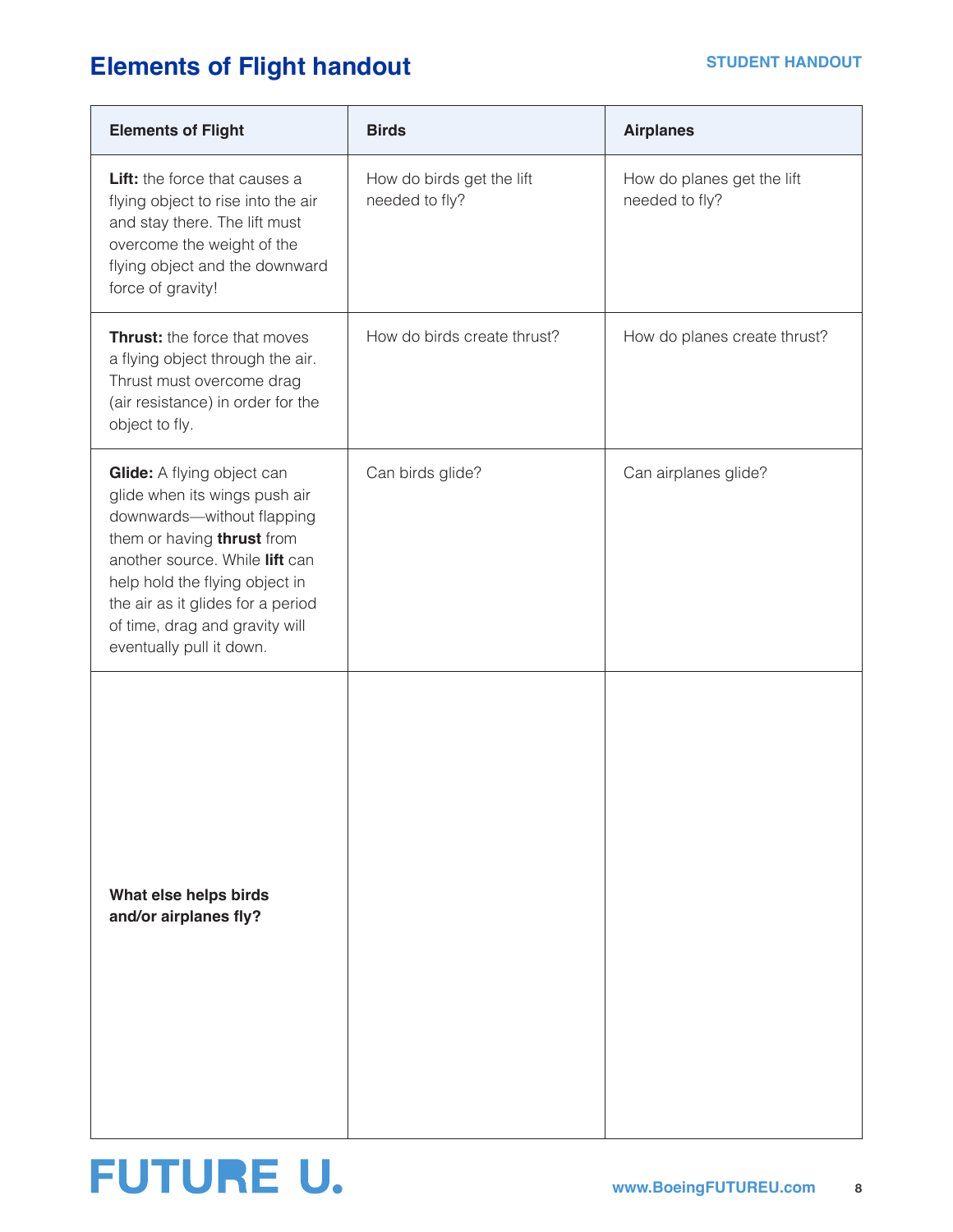## **Flight Analysis**

**Directions:** Fill in your Elements of Flight handout as you explore the websites below.

### **Read**

Read through the following website sections and learn more about how planes and birds fly.

------------------------------------------------------------------------------------------------------------------

- Airplanes: [tinyurl.com/y9tdgd8b](http://tinyurl.com/y9tdgd8b)
	- Focus on the following sections:
		- How Wings Lift the Plane
		- Forces of Flight
		- Controlling the Flight of a Plane
		- How does a Pilot Control the Plane?
- Birds: [tinyurl.com/s8ztu49](http://tinyurl.com/s8ztu49)
	- Focus on the first Q & A

------------------------------------------------------------------------------------------------------------------

### **Observe**

Watch the following videos as you look closely at how birds and airplanes fly.

- Airplanes: [tinyurl.com/j6x9t3h](http://tinyurl.com/j6x9t3h)
- Birds: [tinyurl.com/v32wa3d](http://tinyurl.com/v32wa3d)

#### **View**

Study the airplane diagram and the bird skeleton as you consider how each one's structure may help them fly.

------------------------------------------------------------------------------------------------------------------

------------------------------------------------------------------------------------------------------------------

- Airplane Diagram: [tinyurl.com/rltbtkl](http://tinyurl.com/rltbtkl)
- Bird Skeleton: [tinyurl.com/sk223y6](http://tinyurl.com/sk223y6)

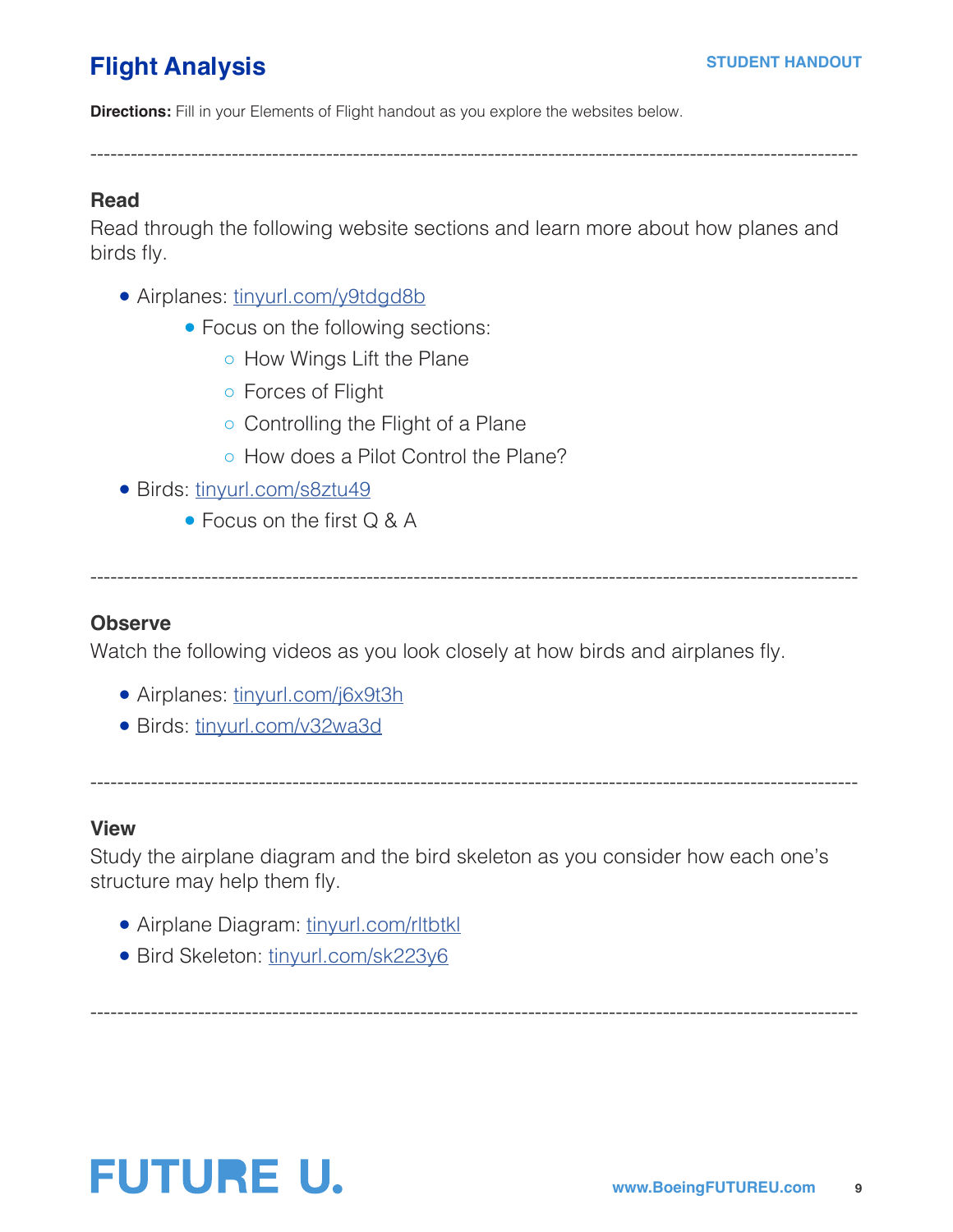## **Memory Metals Jigsaw**

| <b>Reading #1: Shape Memory Materials</b><br>Website: tinyurl.com/uazomjr<br><b>Read the following sections:</b><br>• Intro paragraph<br>• What is Shape Memory?<br><b>Jot notes to answer:</b> What is a shape<br>memory alloy (otherwise called a<br>memory metal)? | <b>Reading #3: Memory Metals are</b><br>Shaping the Evolution of Aviation<br>Website: tinyurl.com/uv5h4hm<br><b>Read:</b> Entire article<br><b>Jot notes to answer:</b> Why is Boeing<br>investigating memory metals? |
|-----------------------------------------------------------------------------------------------------------------------------------------------------------------------------------------------------------------------------------------------------------------------|-----------------------------------------------------------------------------------------------------------------------------------------------------------------------------------------------------------------------|
| <b>Reading #2:</b> Shape Memory Materials                                                                                                                                                                                                                             | <b>Part 2: Discuss</b>                                                                                                                                                                                                |
| Website: tinyurl.com/uazomjr                                                                                                                                                                                                                                          | <b>1.</b> Share what you learned from your                                                                                                                                                                            |
| <b>Read the following sections:</b>                                                                                                                                                                                                                                   | article, and jot notes as you listen                                                                                                                                                                                  |
| • First paragraph                                                                                                                                                                                                                                                     | to your peers.                                                                                                                                                                                                        |
| • How does shape memory work?                                                                                                                                                                                                                                         | <b>2.</b> Then discuss: How could memory                                                                                                                                                                              |
| Jot notes to answer: How do shape                                                                                                                                                                                                                                     | metals help airplanes fly more                                                                                                                                                                                        |
| memory metals work?                                                                                                                                                                                                                                                   | efficiently?                                                                                                                                                                                                          |

## **FUTURE U.**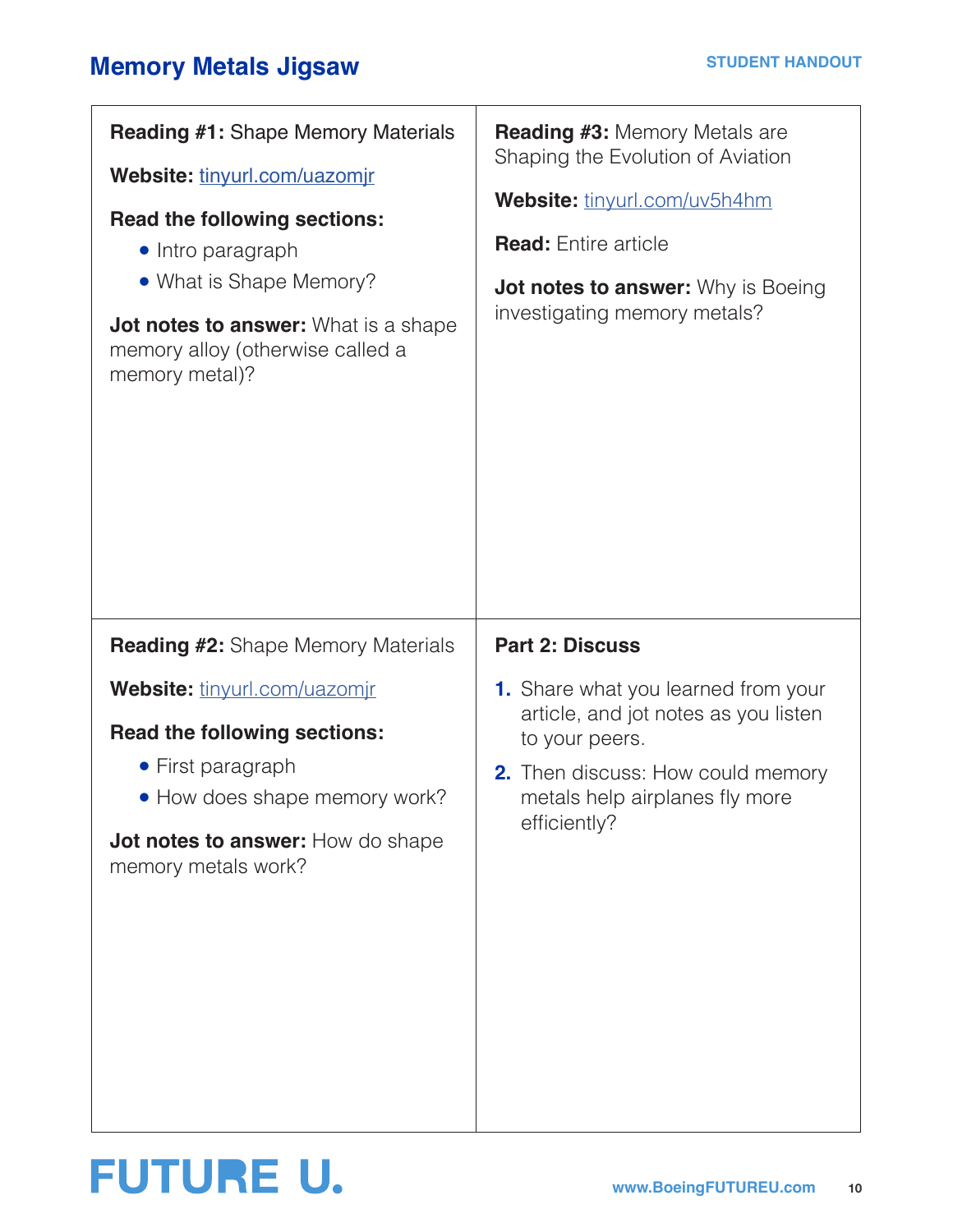## **Sustainable Flight Solutions**

Step 1: Review what you have learned about birds and memory metals. Then discuss with your partner: If you were to create an ideal airplane wing that helps make flights more sustainable, what would it look like?

Step 2: Create a model of this wing with your modeling clay.

Step 3: Use the wing labels to write the name or a brief description of your wing's most important parts. Then cut out these labels, tape each one to a toothpick, and stick them into the clay to label your wing.

Step 4: Describe your design decisions in the space below. Be sure to include:

- The labeled parts of your wing and why you designed each part this way
- Which parts of your wing will use shape memory metal and why
- How your wing design will help make flights more sustainable